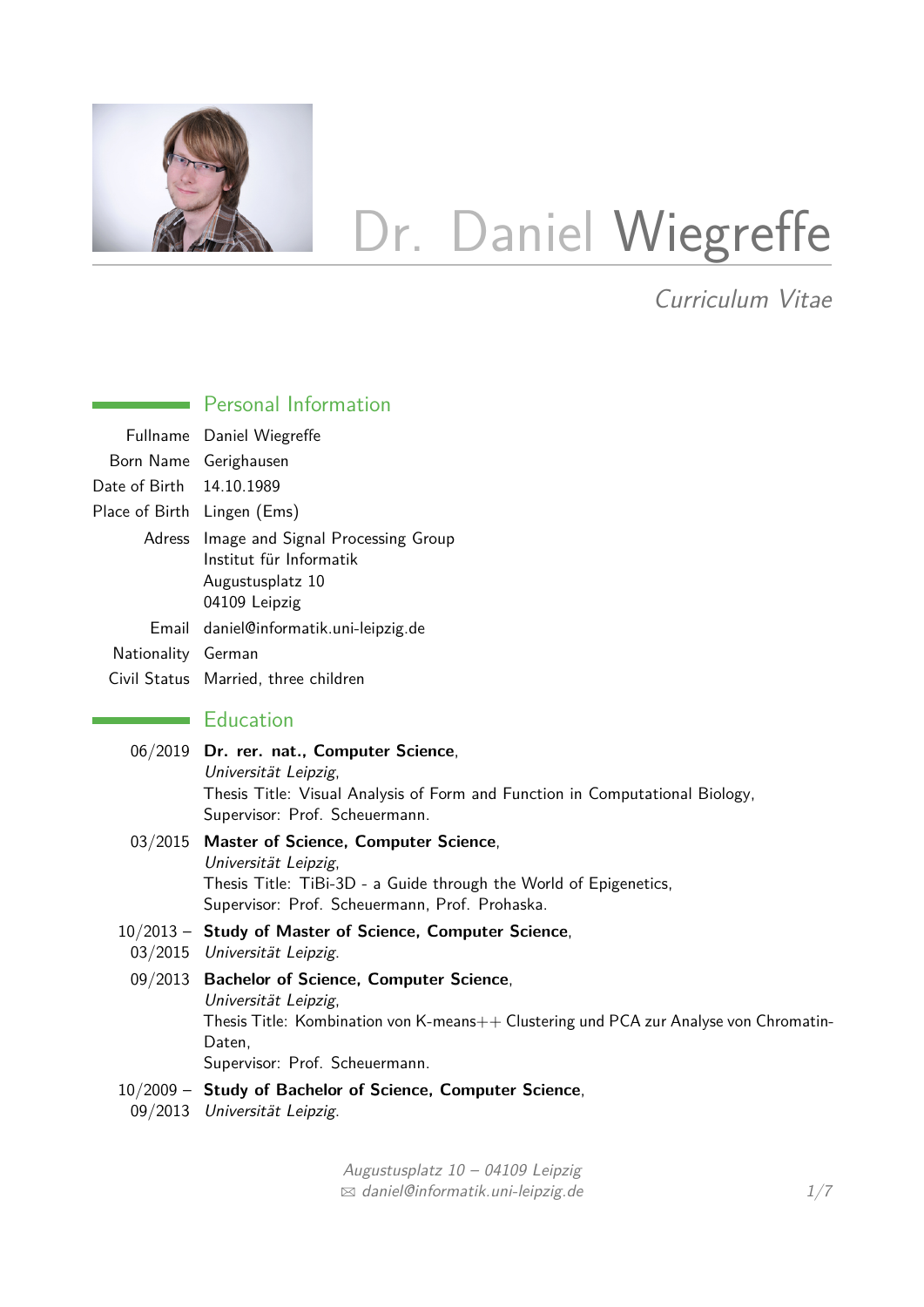08/2002 – **Gymnasium**, Johanneum, 06/2009 Lingen(Ems), Gained university entrance qualification.

## **Professional Experience**

- since 10/2021 **Tenured Researcher**, Universität Leipzig.
- since 07/2020 **Project Coordinator**, Universität Leipzig, Coordination of the project 'Smart Regional Development Infrastructure'.
- since 08/2018 **Project Coordinator**, Universität Leipzig, Coordination of the EFRE project 'Data Mining and Value Creation'.

# 04/2015 – **Scientific Research Assistant**,

- 07-2018 Universität Leipzig, Developing new visualizations for Big Data from biological sources.
- since 8/2013 **Associate**, Gurkware GbR, Development and marketing of software solutions.
	- 4/2013 **Student Assistant**,
	- 12/2014 Universität Leipzig, Assistance in the 'ChromatinVis' project, Supervisor: Prof. Scheuermann, Prof. Prohaska, Dr. Zeckzer.
	- 05/2010 **IT Administrator**,
		- 04/2012 Lawyer Füßer und Kollegen.

## **Executive Publications and Conferences**

- 2021 **Application Paper**, Report on the Correction of Erroneous Geometry Data in Recultivation Projects, Annanias, Wahsner, Scheuermann, Wiegreffe, GI Workshop on Systems to Support Renaturation Projects 2021.
- 2021 **Application Paper**, Mining Legacy Issues in Open Pit Mining sites: Innovation & Support of Renaturalization and Land Utilization, Schröder, Bürgl, Annanias, Niekler, Müller, Wiegreffe, Bender, Mengs, Scheuermann, Heyer, ACL-IJCNLP 2021.
- 2020 **Application Paper**, Masakari: visualization supported statistical analysis of genome segmentations, Zeckzer, Hausdorf, Hinzmann, Müller, Wiegreffe, BMC Bioinformatics.
- 2020 **Conference Paper**, Einsatz von Künstlicher Intelligenz (KI) für die Optimierung von Planungsprozessen im Wasserbau, Sankowska, Kumbruck, Möller, Leyh, Niekler Wiegreffe, Wasserbauliche Mitteilungen 63.
- 2019 **Application Paper**, LocalCompanies: Visual Analytics of spatial aligned regional companies, Hausdorf, Niekler, Wiegreffe, LEVIA 2019.
- 2018 **Summary Paper**, Big Data Competence Center ScaDS Dresden/Leipzig: Overview and selected research activities, Rahm, Nagel, Peukert, Jäkel, Gärtner, Wiegreffe, Zeckzer, Lehner, Datenbanken-Spektrum.
- 2018 **Method Paper**, RNApuzzler: Efficient Outerplanar Drawing of RNA-Secondary Structures, Wiegreffe, Alexander, Stadler, Zeckzer, Oxford Bioinformatics.

Augustusplatz 10 – 04109 Leipzig  $\boxtimes$  [daniel@informatik.uni-leipzig.de](mailto:daniel@informatik.uni-leipzig.de) 2[/7](#page-5-0)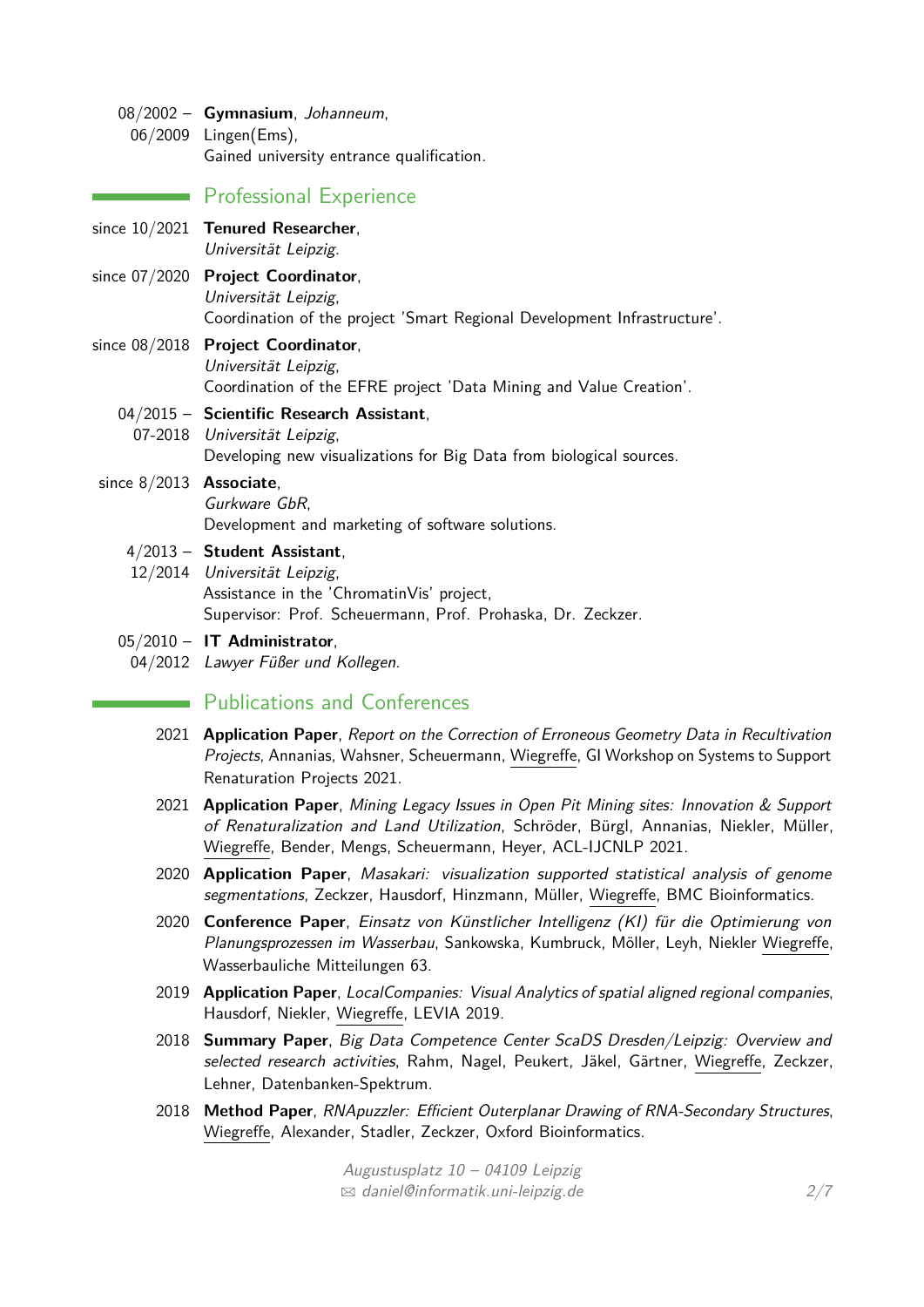- 2018 **Research Note**, The Sierra Platinum Service for generating peak-calls for replicated ChIP-seq experiments, Wiegreffe, Müller, Steuck, Zeckzer, Stadler, BMC Research Notes.
- 2018 **Application Paper**, Analyzing Histone Modifications Using Tiled Binned Clustering and 3D Scatter Plots, Zeckzer, Wiegreffe, Müller, WSCG 2018 - Pilsen.
- 2018 **Conference Talk**, Introduction of the Supergenome Browser, 33rd TBI Winterseminar in Bled(Slovenia).
- 2017 **Conference Talk**, RNApuzzler IV, 15th Bioinf Herbstseminar in Doubice(Czech republic).
- 2017 **Application Paper**, iDotter an interactive dot plot viewer, Gerighausen, Hausdorf, Zänker, Zeckzer, WSCG 2017 - Pilsen.
- 2016 **Conference Talk**, Analyzing Histone Modifications in iPS Cells Using Tiled Binned 3D Scatter Plots, Zeckzer, Gerighausen, Müller, BDVA 2016 - Sydney.
- 2016 **Method Paper**, Sierra Platinum: a fast and robust peak-caller for replicated ChIPseq experiments with visual quality-control and -steering, Müller, Gerighausen, Farman, Zeckzer, BMC Bioinformatics.
- 2016 **Conference Talk**, RNApuzzler II, 31st TBI Winterseminar in Bled(Slovenia).
- 2016 **Research Paper**, A consensus network of gene regulatory factors in the human frontal lobe, Berto, Perdomo-Sabogal, Gerighausen, Qin, Nowick, Frontiers in Genetics.
- 2015 **Conference Talk**, RNApuzzler, 13th Bioinf Herbstseminar in Doubice(Czech republic).
- 2014 **Conference Talk**, iDotter An interactive dotplot viewer, 12th Bioinf Herbstseminar in Doubice(Czech republic).
- 2014 **Shortpaper**, Using Significant Word Co-occurences for the Lexical Access Problem, Feist, Gerighausen, Konrad, Richter, Eckart, Goldhahn, Quasthoff, CogAlex Workshop 2014.
- 2014 **Method Paper**, Analyzing Chromatin Using Tiled Binned Scatterplot Matrices, Zeckzer, Gerighausen, Steiner, J. Prohaska, BioVis 2014 – Boston.
- 2014 **Poster**, ChromatinVis: a tool for analyzing epigenetic data, Gerighausen, Zeckzer, Steiner, J. Prohaska, at Vizbi 2014 - Heidelberg.
- 2014 **Conference Talk**, Clustering to the power of 2, Application of clustering algorithms on epigenetic data, 29th TBI Winterseminar in Bled(Slovenia).
- 2013 **Conference Talk**, New visualizations of chromatin data, 11th Bioinf Herbstseminar in Doubice(Czech republic).

#### **Invited Talks**

- 2021 **Datenplattform für Renaturierungsprojekte ehemaliger Braunkohletagebau**, kommunalwirtschaft.eu, online.
- 2019 **Neue Datenplattform für Renaturierungsprojekte**, NET19, Leipzig.
- 2019 **Introduction to Big Data**, Programming for Evolutionary Biology 19, Berlin.
- 2018 **How to handle Big Data**, Programming for Evolutionary Biology 18, Berlin.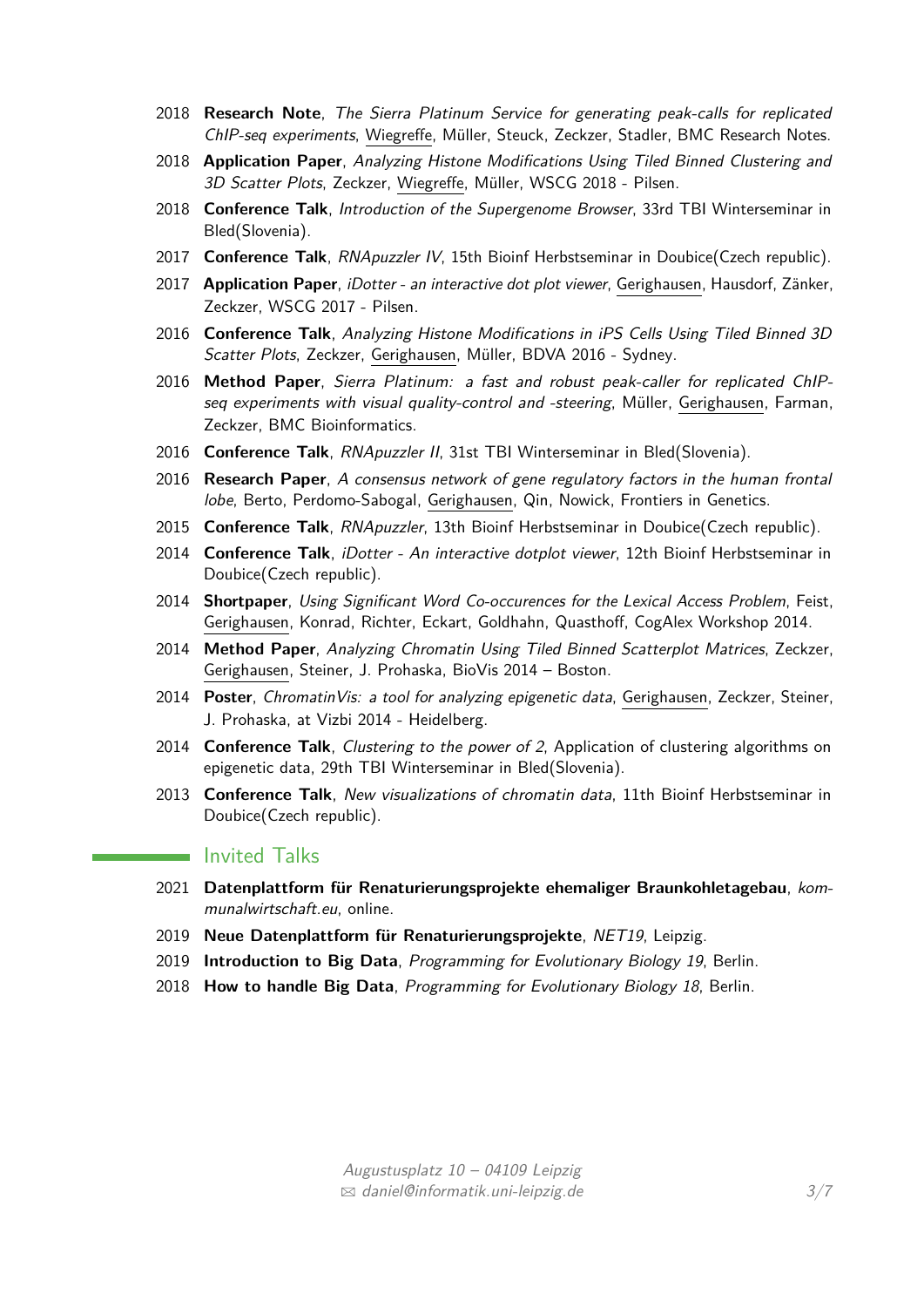# **Teaching**

 $\mathcal{L}^{\text{max}}_{\text{max}}$  and  $\mathcal{L}^{\text{max}}_{\text{max}}$ 

 $\sim$ 

|  | $10/2021 -$ Lectureship,<br>03/2022 Universität Leipzig,<br>Bachelor Course 'Interactive Visual Data Mining'.                                   |
|--|-------------------------------------------------------------------------------------------------------------------------------------------------|
|  | $04/2021 -$ Lectureship,<br>09/2021 Universität Leipzig,<br>Bachelor Course 'Computergrafik'.                                                   |
|  | $10/2020$ - Lectureship,<br>03/2021 Universität Leipzig,<br>Bachelor Course 'Interactive Visual Data Mining'.                                   |
|  | $04/2020$ - Lectureship,<br>09/2020 Universität Leipzig,<br>Bachelor Course 'Computergrafik'.                                                   |
|  | $10/2019$ - Lectureship,<br>03/2020 Universität Leipzig,<br>Bachelor Course 'Interactive Visual Data Mining'.                                   |
|  | 03/2016 - Coordinator of the Practical Course,<br>09/2016 Universität Leipzig,<br>Bachelor course 'Praktikum Objektorientierte Programmierung'. |
|  | $10/2015$ - Teaching Assistant,<br>03/2016 Universität Leipzig,<br>Bachelor course 'Modellierung und Programmierung I'.                         |
|  | $10/2012$ - Student Assistant,<br>02/2013 Universität Leipzig,<br>'Grundlagen der Informatik und Numerik',<br>Supervisor: Dr. Meiler.           |
|  | 09/2012 - Student Assistant,<br>09/2012 Universität Leipzig,<br>Remidial course 'c programming',<br>Supervisor: Dr. Meiler.                     |
|  | $05/2012$ - Student Assistant,<br>07/2012 Universität Leipzig,<br>'Objektorientiertes Programmieren Praktikum',<br>Supervisor: Dr. Meiler.      |
|  | <b>Co-Supervised PhD Students</b>                                                                                                               |
|  |                                                                                                                                                 |

- since 2020 Christofer Meinecke: Visualization of hierarchical classifier
- since 2020 Michelle Kampfrath: Visual exploration of large trajectories of proteins
- since 2018 Alrik Hausdorf: Visualization of chatbots and knowledge bases
- since 2018 Nicole Hinzmann: Visual exploration of active learning classifier (on maternal leave)
- since 2018 Jeremias Schebera: Supergenome Browser
- since 2018 Yves Annanias: Linkage of spatial and textual data

Augustusplatz 10 – 04109 Leipzig  $\boxtimes$  [daniel@informatik.uni-leipzig.de](mailto:daniel@informatik.uni-leipzig.de)  $4/7$  $4/7$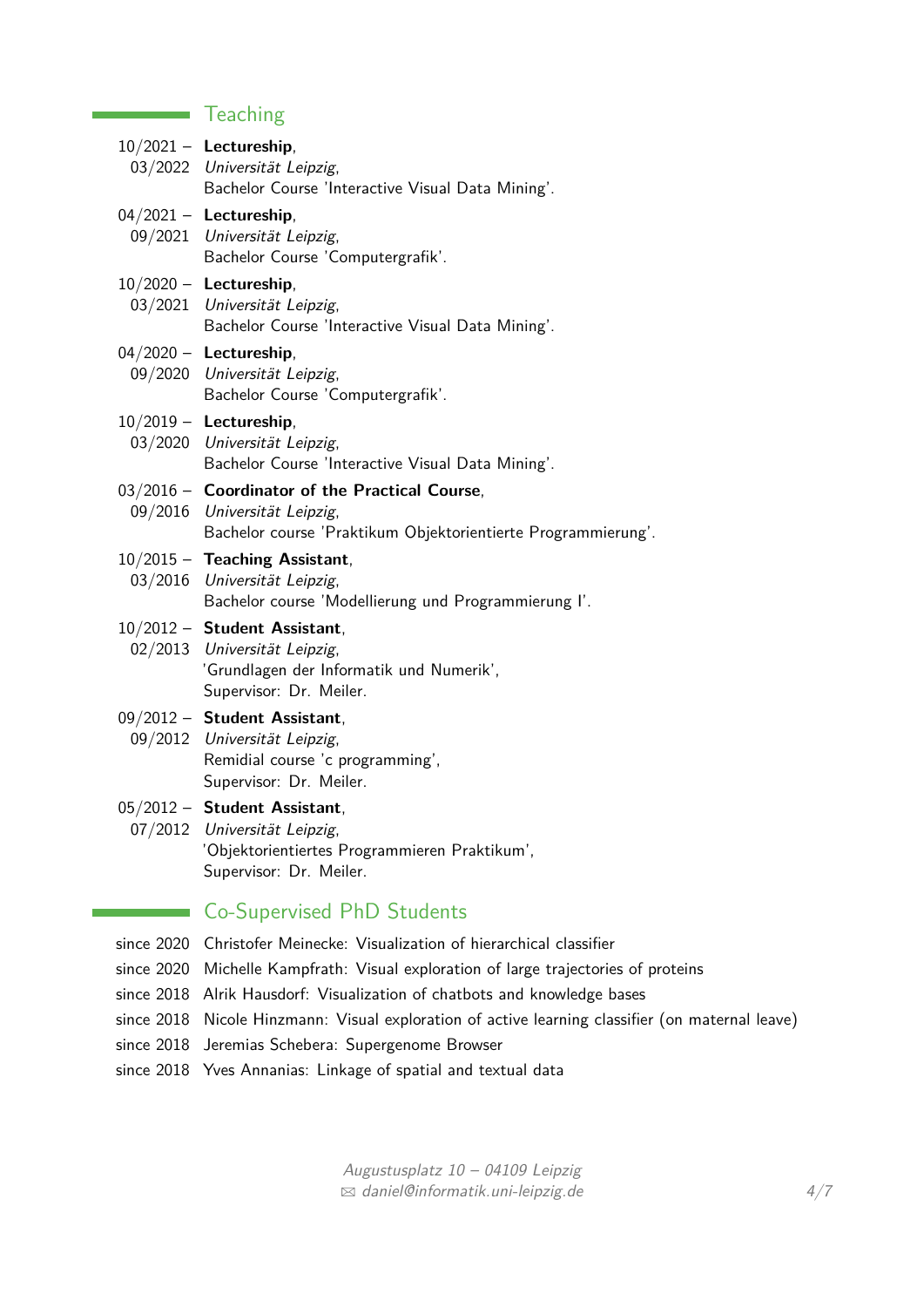### (Co-)Supervised Graduation Theses

- 2021 **Bachelor Thesis**, Jakob Eschrich, Alignment und Text Reuse in Musiktexten, ongoing.
- 2021 **Bachelor Thesis**, Nathanael Zahn, Benchmarking von multimodalen Datensätzen aus der Wikipedia, ongoing.
- 2021 **Bachelor Thesis**, Jonas Lenz, Visuelle Analyse von Bohrberichten von Tagebauen, ongoing.
- 2021 **Bachelor Thesis**, Jan Braker, Prädiktoren für die Bestimmung von Temperaturabweichung zwischen ERA und Copernicus Daten, ongoing.
- 2020 **Bachelor Thesis**, Lorenz Heinemann, Schätzung der Bodenreaktionskräfte beim Laufen mittels Machine Learning, ongoing.
- 2020 **Master Thesis**, Marc Wahsner, Visualization of annotations in RNA secondary structures, ongoing.
- 2020 **Bachelor Thesis**, Jakob Pollack, blappy Visualization of nanopore sequencing data.
- 2020 **Bachelor Thesis**, Tomas Rodolfo Daetz Chacon, New interaction mechanisms for RNApuzzler using VARNA.
- 2020 **Bachelor Thesis**, Christoph Pfeiffer, Dashboard zur Analyse von Unternehmensnetzwerken.
- 2020 **Master Thesis**, Michael Hermelschmidt, Interaktive Visualisierung konstruktivistischen maschinellen Lernens in Python.
- 2020 **Bachelor Thesis**, Paul Starke, Animation Authoring for Neural Quadruped Controllers.
- 2020 **Bachelor Thesis**, Daniel Alker, Visualisierung und Analyse von geographischen Carsharing-Daten.
- 2018 **Master Thesis**, Yuan Peng, Visualization of a new processing pipeline for the analysis of the evolution of tRNAs.
- 2018 **Master Thesis**, Marcel Winter, segemehlQC A quality control tool for mapped NGS data.
- 2018 **Bachelor Thesis**, Michelle Kampfrath, Visualization of 3D tiled binned scatter plots using a virtual reality environment - TiBi-VR.
- 2017 **Bachelor Thesis**, Dominik Michael, Visualisierung von Chromatindaten in Virtual Reality - TiBi-VR.
- 2017 **Master Thesis**, Daniel Alexander, Planares Zeichnen von RNA-Sekundärstrukturen im ViennaRNA Package.
- 2017 **Bachelor Thesis**, Matthias Haeßner, Sierra Platinum as a Webservice.
- 2016 **Bachelor Thesis**, Sebastian Zänker, iDotter An RNA Dot Plot Viewer.
- 2015 **Bachelor Thesis**, Daniel Alexander, Zeichnen von RNA-Sekundärstrukturen mittels Konfigurationen im Vienna RNA Package.
- 2014 **Bachelor Thesis**, Daniel Abitz, Analyse von Chromatin durch den K-median und das Consensus Clustering.

#### **Scientific Services**

- 2020 **Reviewer**, EuroVIS 2022.
- 2021 **Organizer**, GI Workshop on Systems to Support Renaturation Projects.
- 2021 **Reviewer**, IEEE TVCG.
- 2021 **Reviewer**, IEEE CG&A.

Augustusplatz 10 – 04109 Leipzig  $\boxtimes$  [daniel@informatik.uni-leipzig.de](mailto:daniel@informatik.uni-leipzig.de) 5[/7](#page-5-0)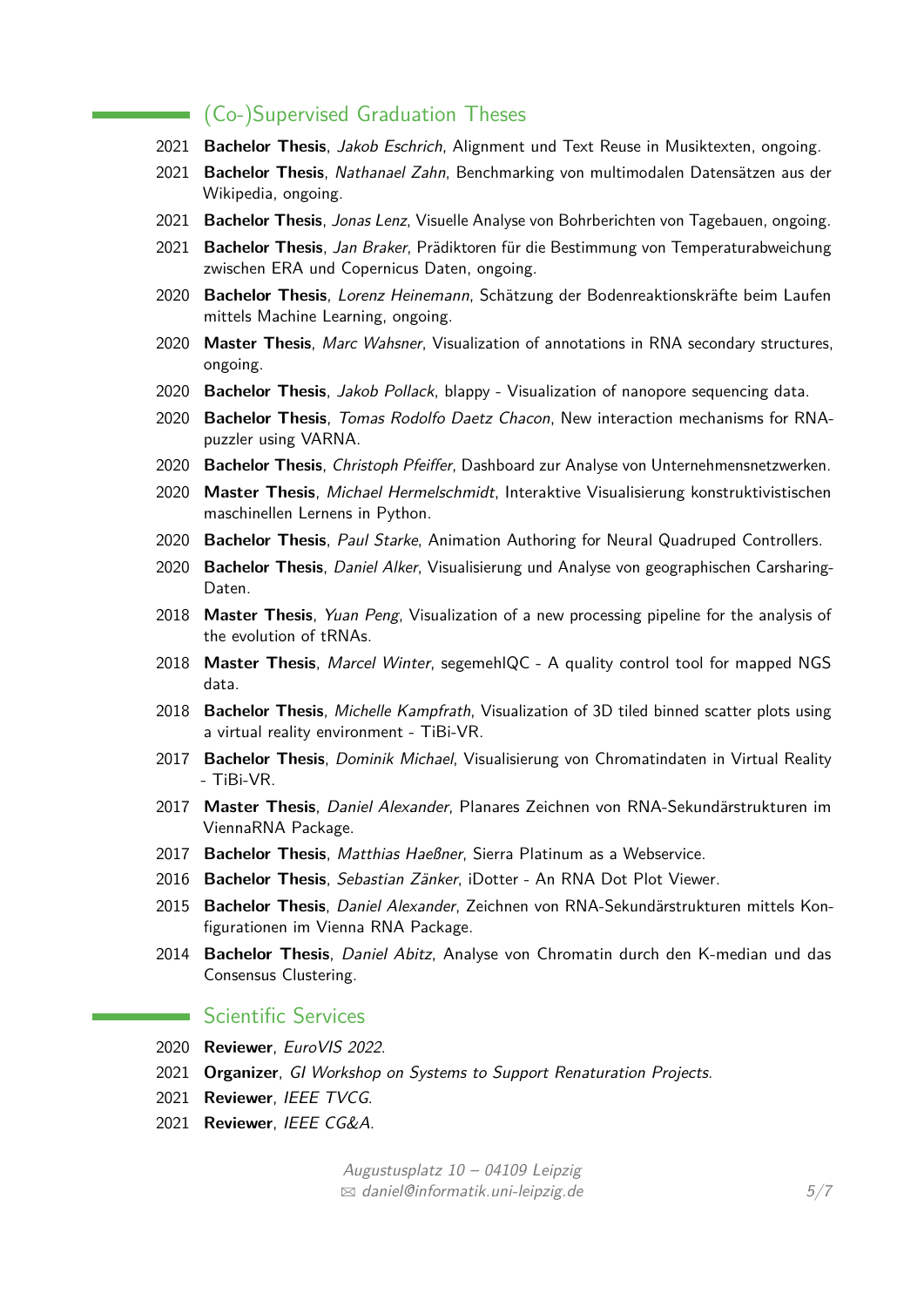- 2021 **Reviewer**, Scientific Reports.
- 2021 **Reviewer**, Nature Communications.
- 2020 **Reviewer**, IEEEVIS 2021.
- 2020 **Commitee Member**, EuroVis 2021 Posters.
- 2020 **Reviewer**, PacificVis 2021.
- 2020 **Reviewer**, Nature Communications.
- 2020 **Publication Chair**, Leipzig symposium on Visualization in Applications (LEVIA).
- 2020 **Commitee Member**, EuroVis 2020 VisGap.
- 2020 **Reviewer**, IEEEVIS 2020.
- 2020 **Reviewer**, EuroVIS 2020.
- 2020 **Reviewer**, WSCG 2020.
- 2017 **Reviewer**, Bioinformatics.

## **Programming skills**

Java, R, C,  $C_{++}$ , and Python Android development, HTML, and CSS extensive Linux and bash skills

# Qualifications

- 2020 **Modul 1 des Hochschulzertifikats**, HD Sachsen.
- 2019 **Fundamentals of Deep Learning for Computer Vision**, Nvidia.
- 2018 **Drittmittelbewirtschaftung: Wie verwalte ich Projektmittel richtig**, Universität Leipzig.
- 2018 **Möglichkeiten der Drittmittelförderung**, Universität Leipzig.
- 2018 **Der Drittmittelantrag: So hilft die Verwaltung von der Idee bis zum Bewilligungsbescheid**, Universität Leipzig.
- 2017 **Zusammen ins Ziel Begleitung von wissenschaftlichen Arbeiten**, Universität Leipzig.
- 2016 **Basic certificate in project management**, GPM.

#### Languages

German English

#### Special Commitments

- <span id="page-5-0"></span>2013 – 2022 Member of the faculty council of Mathematics and Computer Science in Leipzig
- 2020 2021 Member of the appointment committee "W3-Professur Multimodal Machine Learning
- 2019 2020 Member of the appointment committee "W3-Professur Grundlagen der Wissensrepräsentation
- 2018 2019 Member of the appointment committee "W3-Professur Softwaresysteme
	- 2015 Member of the appointment committee "W3-Professur Schwarmintelligenz und Komplexe Systeme

Augustusplatz 10 – 04109 Leipzig  $\boxtimes$  [daniel@informatik.uni-leipzig.de](mailto:daniel@informatik.uni-leipzig.de) 6[/7](#page-5-0)